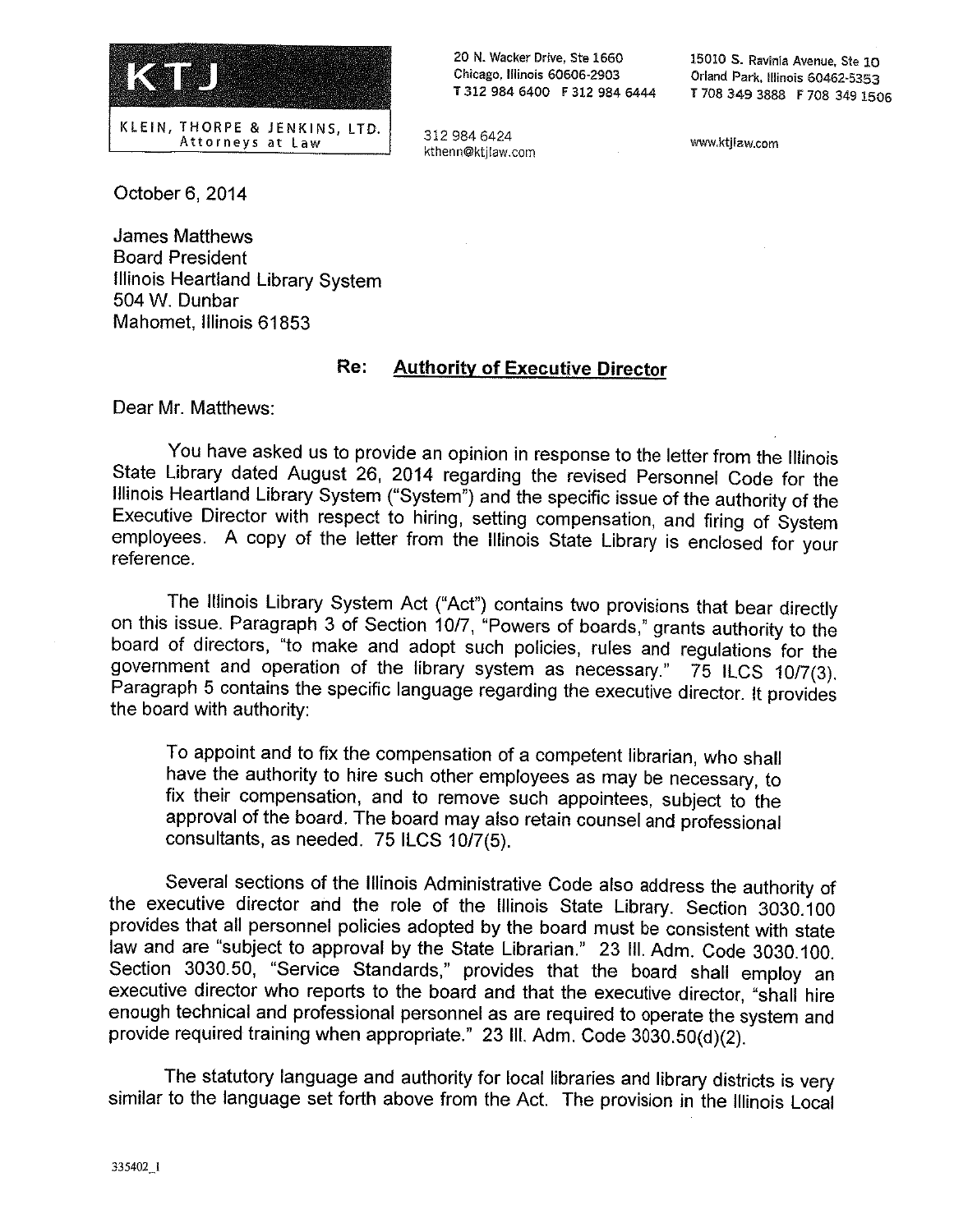Library Act is found at 75 ILCS 5/4-7(7). The provision in the Public Library District Act of 1991 is found at 75 ILCS 16/30-55.35. We have advised local libraries and library districts that the executive director, when hiring, fixing compensation and firing employees, must act pursuant to policies or standards set by the board or must obtain specific approval from the board, whether in advance of the hiring, setting of compensation or firing, or afterwards by way of ratification of the board.

Reading all of these provisions together, it is our opinion that the System Board can delegate authority to the Executive Director to make hiring decisions, set compensation and make firing decisions if it desires to do so. As stated above, many local libraries and library districts operate in this manner. In addition, it is my understanding that the System has operated this way and that its Personnel Code has indicated the authority of the Executive Director with respect to hiring, setting compensation and firing, since the System was established. It is also my understanding that it is the Executive Director's practice to provide a staffing update to the System Board, at its next regularly scheduled meeting, and that the System Board approves the staffing update.

Currently, the System's Bylaws and the job description for the position of Executive Director provide for some delegation to the Executive Director. The job description includes, as an essential duty and responsibility, that the Executive Director:

Oversees human resources activities, including the approval of human resource plans and activities such as the selection of staff, establishment of compensation levels, and the establishment of IHLS's organizational structure and submits to the board for approval.

The Bylaws state, in Article VII, that the Executive Director, "shall have the authority to hire such other employees as may be necessary, to fix their compensation, and remove such appointees, subject to the approval of the Board. The acts of the Executive Director are subject to the approval of the Board."

In order to provide for delegation of hiring, setting compensation and firing to the Executive Director, we recommend that the Board amend the Bylaws and the job description for the position of Executive Director. The job description for the Executive Director of RAILS includes language that could be added to the System's Executive Director job description. A copy of the job description for RAILS is enclosed for your reference. The language to add in place of the section quoted above is:

Has final authority and responsibility for staff recruitment, evaluations and promotions, discipline management and terminations, as well as all other personnel matters, in accordance with System policies.

The RAILS Bylaws also include language about the position of Executive Director that could be added to the System's Bylaws. The RAILS Bylaws are more generally written and include responsibilities of the Executive Director. A copy of the RAILS Bylaws is enclosed for your reference.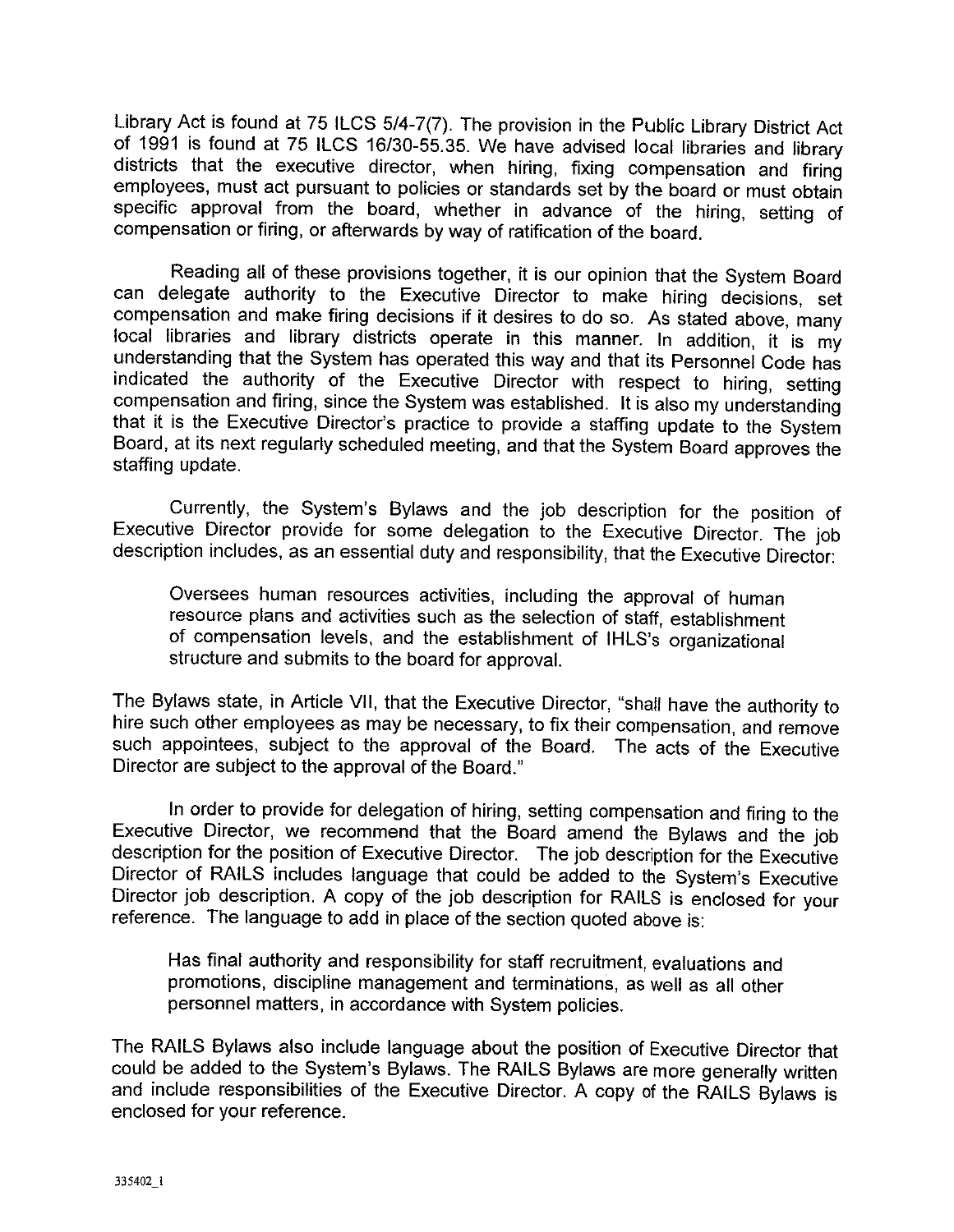If you have any questions or would like to discuss this issue further, please contact me.

Sincerely,

KLEIN, THORPE AND JENKINS, LTD.

 $\sim$ 

 $\frac{|\mu\sqrt{2}}{\mu}$ Kathleen T. Henn

 $\sim$ 

 $\sim 10^{-1}$ 

 $\sim 10^6$ 

KTH/an Enclosure

cc: Leslie Bednar, Executive Director (via email: <u>Ibednar@illinoisheartland.org</u> and U.S. Mail)

 $\sim 10^{-1}$ 

 $\sim$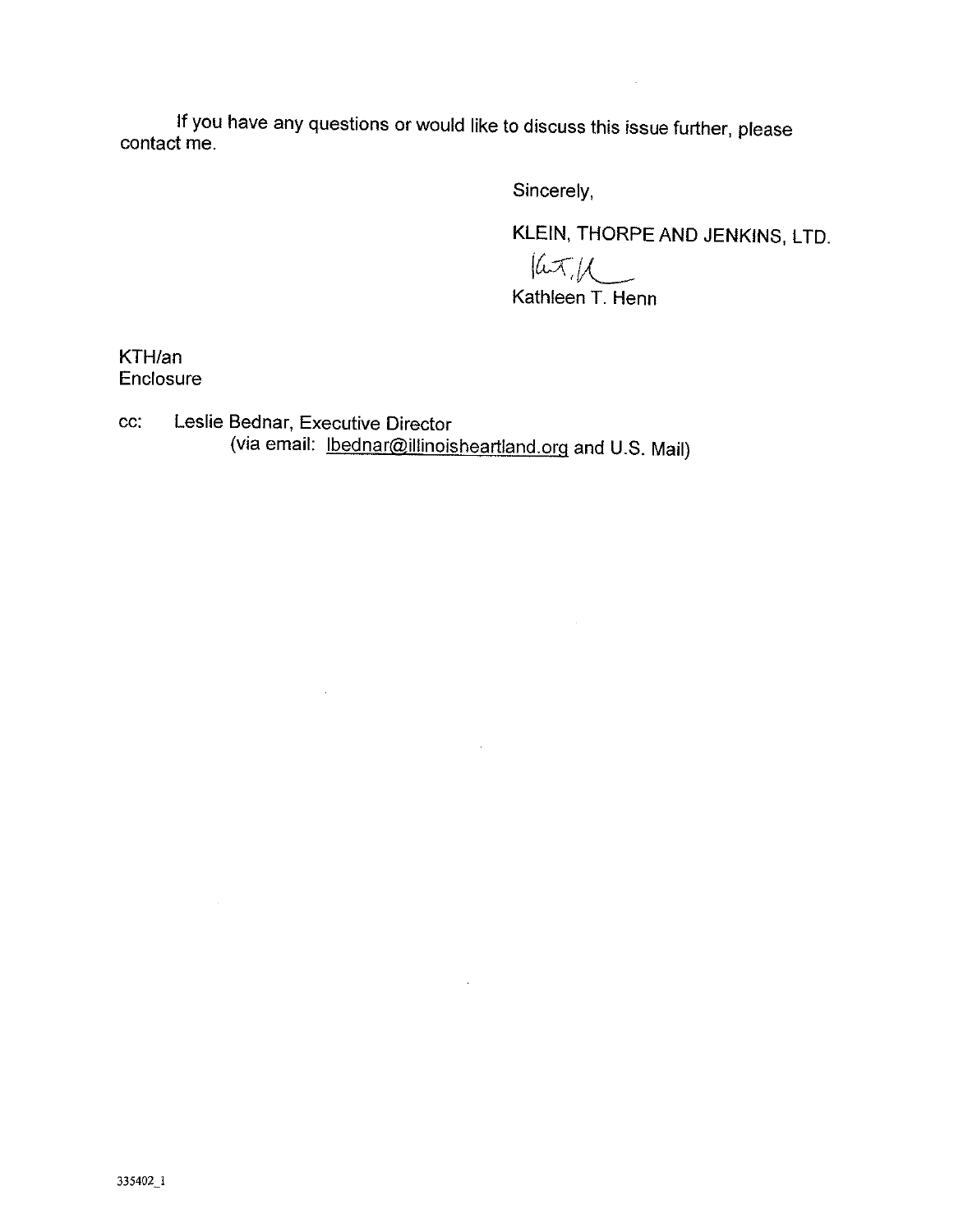

OFFICE OF THE SECRETARY OF STATE

JESSE WHITE • Secretary of State and State Librarian

Illinois State Library Gwendolyn Brooks Building 217-782-2994

August 26, 2014

Ms. Leslie Bednar Executive Director Illinois Heartland Library System 6725 Goshen Road Edwardsville, Illinois 62025

Dear Leslie:

Per your request for a written opinion from the Illinois State Library about the Library System Act, specifically seeking clarification on 75 ILCS 10/7 (5), I am sending you the following written summary of my conversation with you; this letter has been reviewed by the Secretary of State's Legal Counsel.

#### (957LCS 10/7) (from Ch. 81, par. 117)

Sec. 7. Each board of library directors of a system shall carry out the spirit and intent of this Act and, in addition to the other powers conferred by this Act, shall have the following powers:  $\ldots$ 5. To appoint and to fix the compensation of a competent librarian, who shall have the authority to hire

such other employees as may be necessary, to fix their compensation, and to remove such appointees, subject to the approval of the board. The board may also retain counsel and professional consultants, as needed.

Section 5 means that the director, the "competent librarian," may hire employees as he or she deems necessary to run the system. All library systems have established personnel job descriptions and classifications, and their associated salary ranges. Once you, the director, have hired an employee, that hire is provisional until such time as the board approves your action. This provisional nature of the new employee's hire should be made clear in writing to the employee when the employee begins, clearly spelling out that his/her employment is not official until the board approves it. It is also the case that terminating an employee is also provisional until the board approves the action. In the case of termination, you could place the employee on paid leave until the board meeting, pending board affirmation of your action.

Further, Chief Deputy Director Lawren Tucker and I reviewed with you the completeness of the board required in section 5; that is, a subcommittee or smaller group of the board cannot act as a surrogate for the complete board in these actions of hiring and firing. It is "the board" that approves, not a subset of the board.

Please let me know if you have any questions

Sincerely,

Anne Craig

Anne Craig, Director Illinois State Library

cc Secretary of State Legal Counsel Chicago Public Library System, Brian Bannon Reaching Across Illinois Library System, Deidre Brennan Illinois State Library, Lawren Tucker

> Illinois State Library Gwendolyn Brooks Building Springfield, Illinois 62701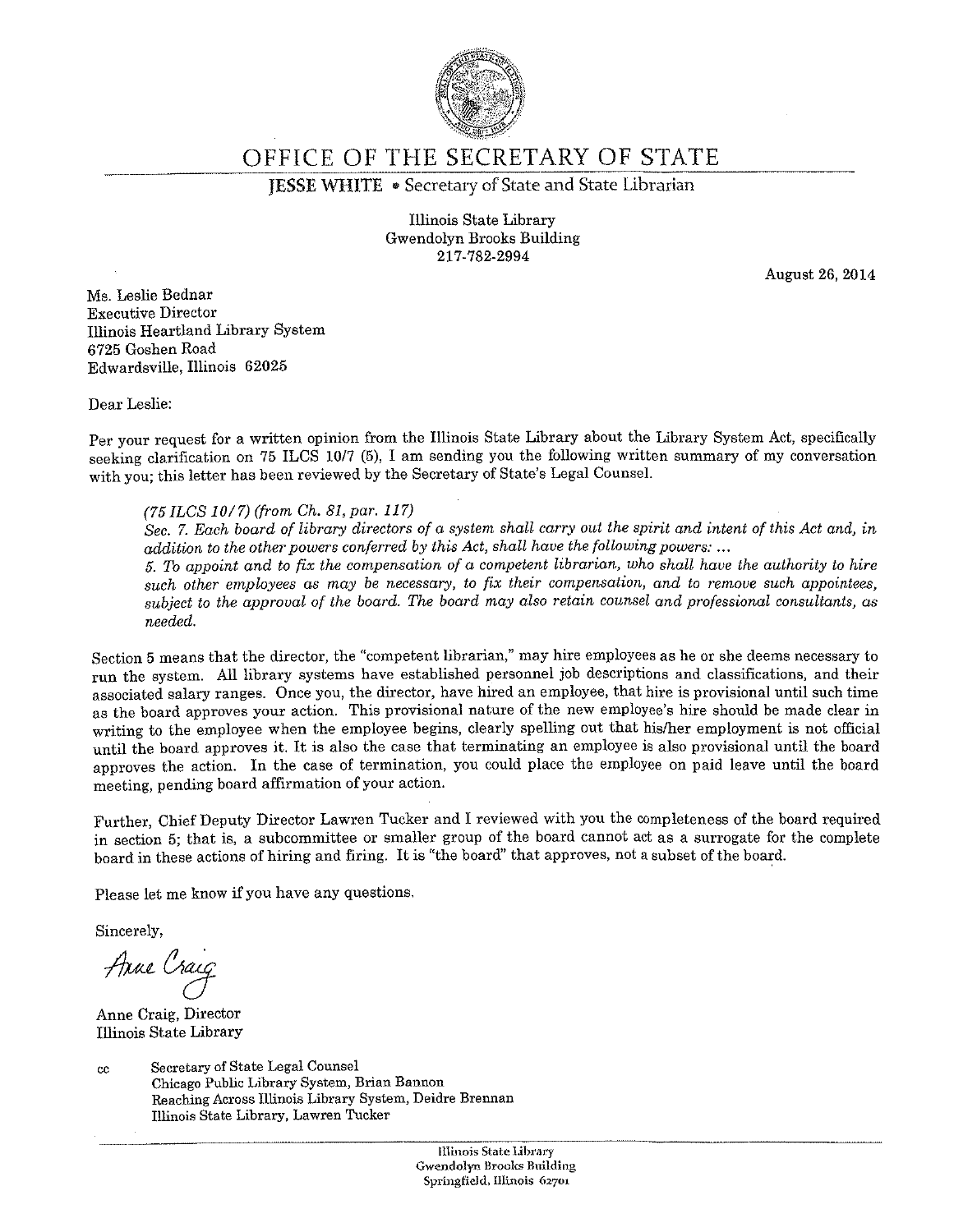# **Position Description**

## Position Title: Executive Director

Department/Unit: Administrative Services

Position Classification: library Professionals

#### Reporting Relationship:

Reports to (Title): RAILS Board of Directors

List of direct reports (by Title):  $\Box$  Applicable  $\Box$  Not Applicable

- Associate Executive Director
- Director, Communication Services  $\bullet$
- Director, Finance  $\bullet$
- Director, Human Resources
- e Executive Assistant

#### Position Summary:

The Executive Director is responsible for providing executive leadership in the overall administration and integration of a multi-type library System that has been formed from five previously existing Systems. The Executive Director will work closely with the System Board of Directors, System staff, member library directors and representatives, as well as Illinois library regional System directors and the Illinois State Library.

## Core Job Functions:

- Acts as the principle of the RAILS leadership team in the overall operations and directing the planning,  $\bullet$ implementation, and evaluation of all RAILS services and operations
- Leads, participates in, and delegates planning activities for all phases of the library System's operations with  $\bullet$ particular attention to integrating program services and operations as a result of the merger of the five library Systems
- Works to assure System service programs are efficient, effective and respected by all multi-type member libraries;  $\bullet$ Employs a collaborative approach to carrying out duties and responsibilities
- Coordinates and directs System staff in developing programs designed to help member libraries achieve their  $\bullet$ goals; Delegates responsibility for various aspects of System programs as appropriate, and works effectively with System staff, member library directors and Illinois library leaders in problem solving and decision making
- s Bears final authority and responsibility for staff recruitment, evaluations and promotions, discipline management and terminations, as well as all other personnel matters in accordance with System policies; Bears responsibility for maintaining written System personnel evaluation records; Establishes and maintains an HR System for personnel
- Works with member library directors to plan quality and desirable service programs  $\bullet$
- Serves as the communication link between Board and System staff, as appropriate
- Interprets Board policies to System staff and provides staff support in the execution of such policies; Advises and provides recommendations to the Board on the need for new or revised policies; Advises Board on plans and concepts for current and future policy revisions
- e Prepares and submits to the Board recommendations and reports relative to all matters requiring Board action; Ensures communications include necessary and helpful information as needed to ensure informed decision making
- With System staff, implements the policies of the System Board and the Plan of Services as defined in the ILS Per Capita Grant
- Assists the President in calling meetings and special meetings of the Board of Directors; Prepares agenda and reviews minutes for Board meetings; Serves as staff representative to the Board

Description Type: New  $\mathbb{X}$ Revised

FLSA Status:  $\boxtimes$  Exempt  $\Box$  Non-exempt

Pay Grade: Board Determined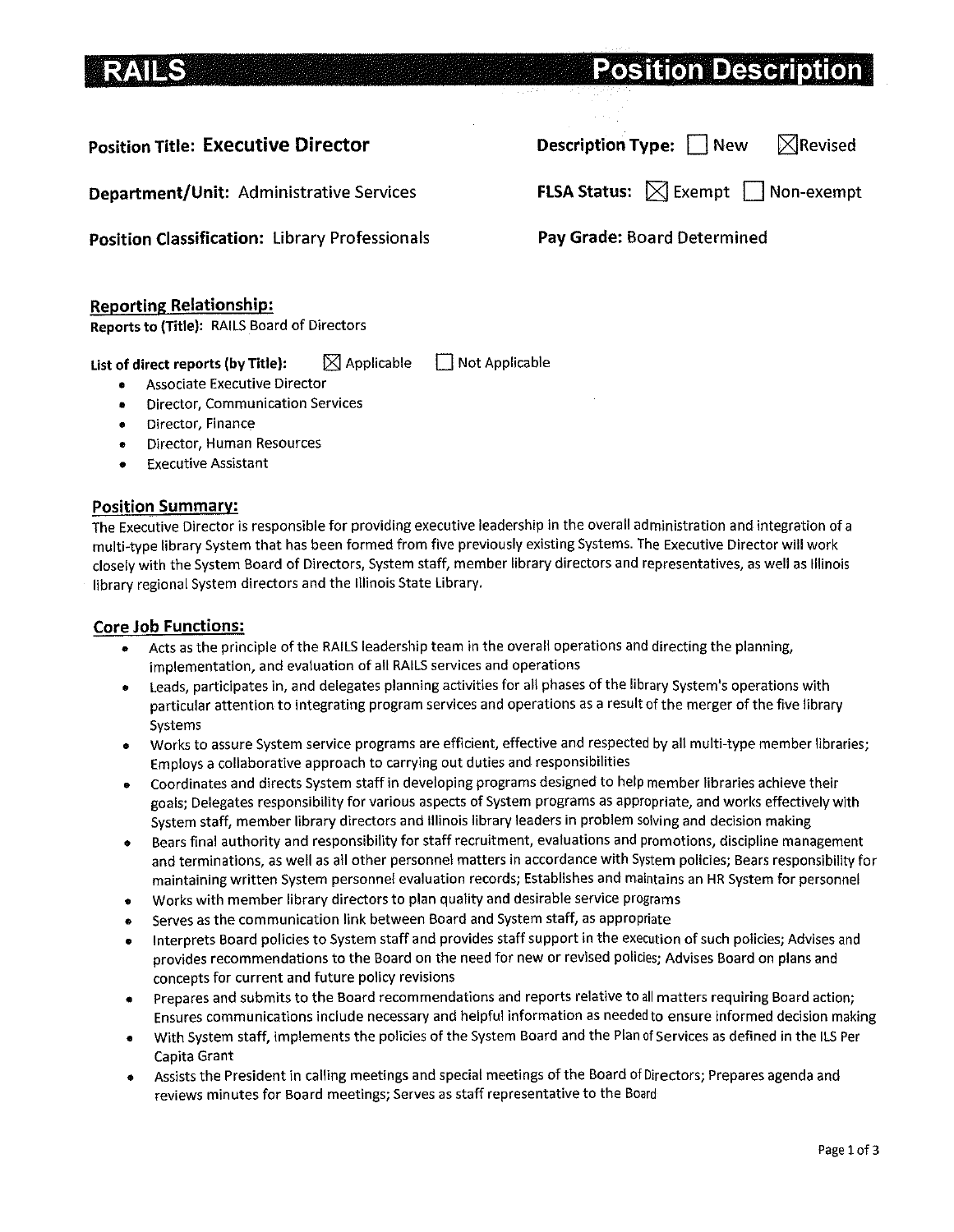- Attends System, regional and state committee meetings; Plans, promotes and facilitates System-wide meetings; Serves as ex-officio to the System Advisory Committee
- Ensures compliance of all library System activities with the provisions of the Library Systems Act and regulations of the Illinois State Library
- Responsible for preparation and management of the annual budget; Supervises preparation and presentation of  $\bullet$ the monthly and annual financial reporting, and brings financial recommendations and budget concerns to the Board in a timely manner; Provides for participation of System staff in budget preparation, and supervises alternate revenue sources
- Signs contracts for services and grants; Certifies bills and monies expended by countersigning checks and managing expenditures
- Ensures completion of annual audit as recommended by the Board
- Supervises processes needed for, and facilitates evaluation of, building and equipment maintenance and replacement with particular attention to implementing the facilities consolidation plan as approved by the Board of Directors
- Represents the System and its membership in civic, educational, and library affairs of the System area and its relations at state and national levels; Works with the state legislature on library funding and relevant legislation affecting libraries; Assists with the development, oversight and promotion of approved legislative functions to member libraries on the state level; Promotes advocacy efforts on library legislation and assists with implementation of state laws as relevant to libraries; Promotes System and its member libraries throughout the state and serves as System spokesperson to the press
- Contributes to professional development of librarianship; Informs self on educational, political, legal, technological  $\bullet$ and sociological trends as they apply to librarianship; Is vigilant of emerging library trends within the System and its member libraries, and the promotion thereof where appropriate
- Promotes library services to un-served and underserved areas of the System, and helps to develop new programs  $\bullet$ consistent with changing environments; Works to further the growth of library services throughout the System area, and to encourage improvements for member library services as well; Promotes participation in System-wide programs; Acts as liaison with member libraries and serves as consultant in appropriate areas
- Promotes productive cooperation among member libraries and other library Systems or agencies; Contributes to the elevation of library cooperative concept
- Works to maximize the System's grant support; Delegates administrative supervision of special projects and grants as appropriate
- Other duties as assigned by the RAILS Board of Directors

#### Knowledge, Skills, and Abilities:

Education -

MLS Degree from an ALA accredited library school

Knowledge/Experience -

- e Minimum often years progressively responsible library management experience, with five years at the senior and/or executive level including supervision of professional and supervisory staff
- Knowledge of and experience working with the Illinois legislative process affecting libraries
- e Knowledge of principles and practices of library System administration
- Hands on experience in long range planning and budgeting  $\bullet$
- Proven experience of operating and influencing within a political environment  $\bullet$

#### Skills/Abilities —

- Ability to create an effective senior management team to oversee 100 or more staff over multiple locations
- Ability to create a cohesive corporate culture for the merged system  $\bullet$
- Ability to envision problem solutions and define critical paths to reach those solutipns  $\bullet$
- Strong ability for negotiation and effective conflict resolution
- $\epsilon$  Capacity to be responsive and empathetic to member library needs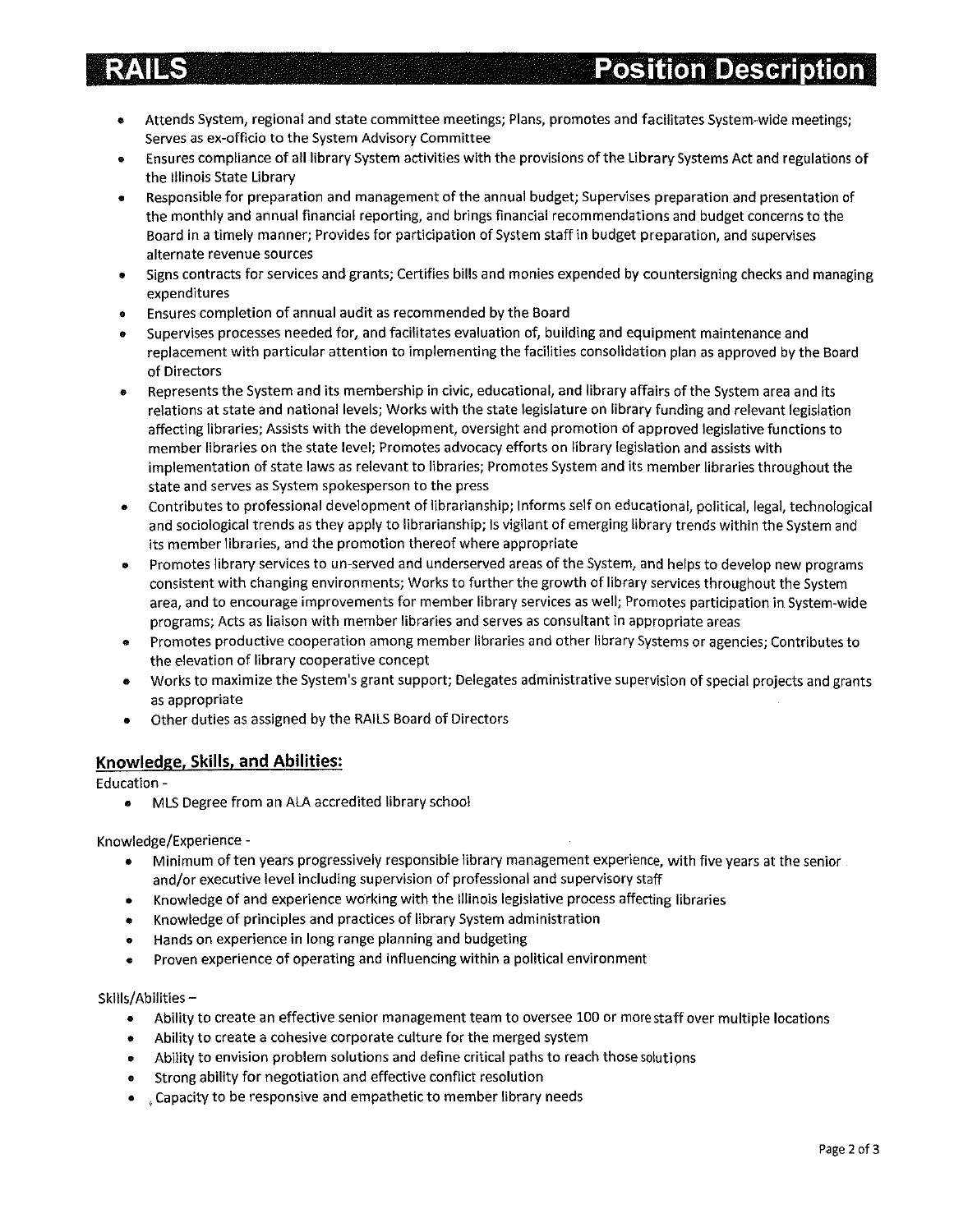# **RAILS**

**Position Description** 

- Organizational skills; ability to delegate authority, supervise and lead staff effectively at multiple, remote sites  $\bullet$
- Strong verbal and written communication skills: ability to concisely summarize essential needs to the System  $\bullet$ Board, System staff, state legislators and member libraries; ability to disseminate information in a concise, timely manner and in a format that is friendly to the Board and member libraries
- Capability for regional and statewide travel on a regular basis  $\bullet$

Working Conditions and Physical Requirements—

- Comfortable office working environment
- Ability to communicate in person via phone, video conference, and electronic mail  $\bullet$

#### Position Description Updated on: 7/24/2014

#### Acknowledgement

1 acknowledge that I have read the job description and requirements for the Executive Director position and confirm that can perform these core job functions.

Signature Date Date Communications of the Date Date Date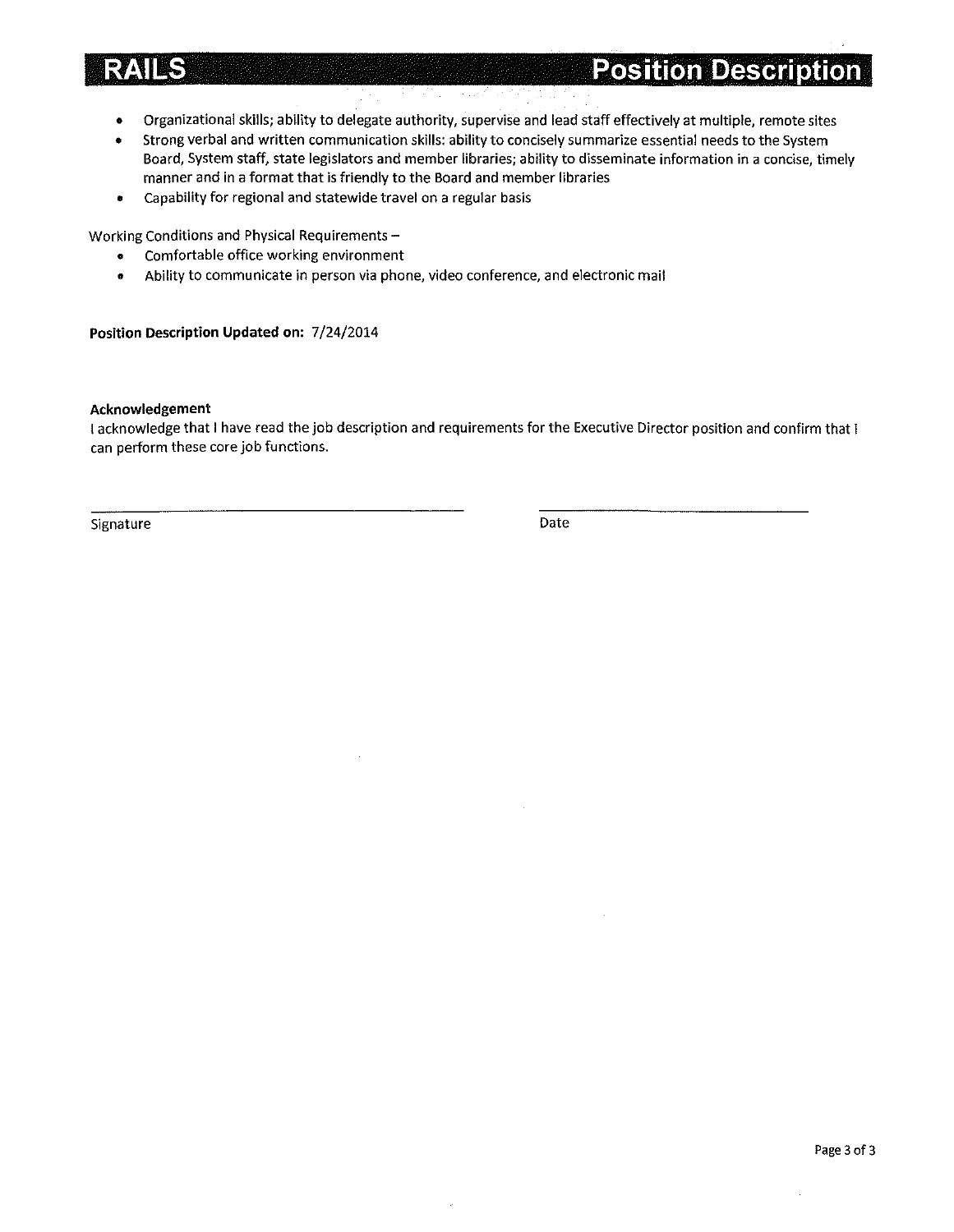# Reaching Across Illinois Library System (RAILS)

## Bylaws

## Revision Control

These bylaws were adopted by the individual System Boards (Alliance Library System, DuPage Library System,<br>Metropolitan Library System, North Suburban Library System, Prairie Area Library System) as Appendix B of the<br>Inter

- RAILS Bylaws—APPROVED by System Boards February <sup>2011</sup>
- RAILS Bylaws —ADOPTED by the Merger Transition Board on March 10, <sup>2011</sup>
- RAILS Bylaws—RATIFIED by RAILS Board on July 1, <sup>2011</sup>
- RAILS Bylaws—REVISION APPROVED by RAILS BOARD October 21, 2011 (Article 6, Section D)
- RAILS Bylaws REVISION APPROVED by RAILS Board December 19, 2011 (Article 4, Section B; Article 5, Section N)
- RAILS Bylaws— REVISION APPROVED by RAILS Board February 2Z, 2013 (Article SE; Article SK; Article 50)
- RAILS Bylaws —REVISION APPROVED by RAILS Board June 20, 2014 (Article SC and E)
- RAILS Bylaws— REVISION APPROVED by RAILS Board July 25, 2014 (Article SN)

#### Article 1 Name and Definitions

- The name of the organization shall be Reaching Across Illinois Library System (RAILS) hereinafter known as the System.
- A "Member;' or "the Membership," refers to the library organizations that have chosen to join, been approved, and receive services from the System.
- "Directors' are individuals serving on the System Board of Directors.
- "Eligible electors" are individuals who are eligible to register to vote within the territory of the System. Each Member library will designate their eligible elector as the individual who will cast the organization's vote in the election of Directors to the System Board.

#### Article 2 Purpose

The purpose of The System is to promote, foster, encourage and effectuate the improvement of library services within the territory served by the System, and the extension of their services to all people within such territory.

#### Article 3 Authority

The System derives its authority from the Library Systems Act (75 ILCS 10/1 et seq.). This statute states that it is the policy of the State of Illinois in promoting public education, and in serving all levels of the educational process, to encourage the improvement of free public libraries and the cooperation among all types of libraries in the sharing of library resources.

#### Article 4 Membership in the System

#### A. Eligibility

The statutes and administrative rules of the State of Illinois and the Membership Criteria of the System govern Membership in the System. Any Public, School, Academic or Special library, within the service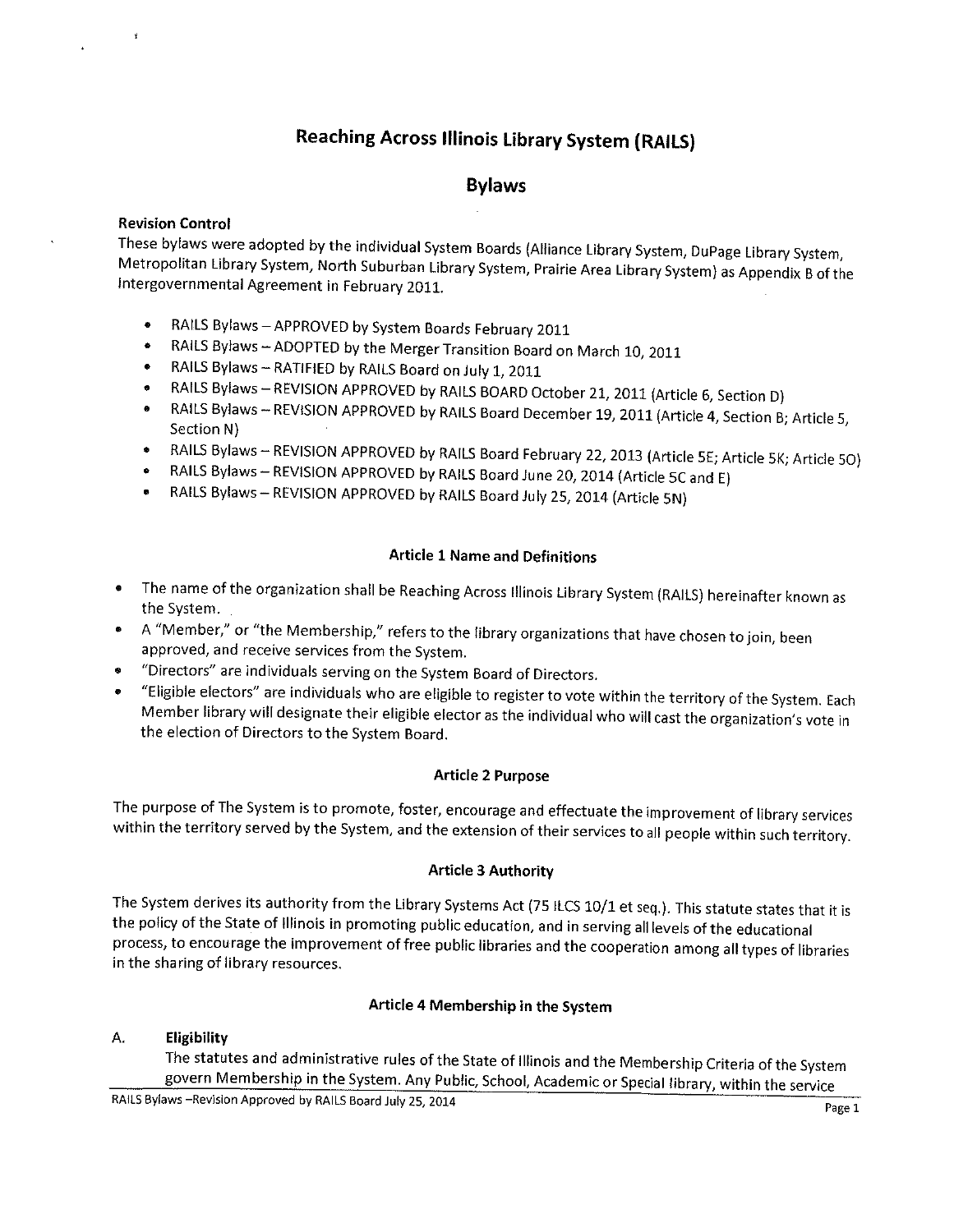area, is eligible to apply for Membership. Participating libraries will hereinafter be known as Members.<br>Acceptance is subject to the approval of the Board of Directors of the System and the State Librarian and implies agreement by the applying library to applicable State statutes and rules and to the System's Bylaws, policies and Plan of Service. Members agree to comply with policies, rules and regulations required for maintaining Membership.

#### B. Suspension

Any Member library may be suspended from Membership if not in compliance with State Statutes, Administrative Rules or System Requirements. Members will remain in good standing as long as they meet System and State Membership criteria. Specific information about Suspension can be found in the Administrative Rules (3030.115).

#### Article 5 Governance

#### A. The Governing Board

The Governing Board shall be the System Board of Directors composed of fifteen (15) individuals hereinafter referred to as 'The System Board."

#### B. Number and Qualifications

While all Directors are expected to represent the entire System, the Board of Directors will be made up of the following types of individuals.

- 1. Eight (8) seats will be held by Board members of Member Public libraries.
- 2. One (1) seat will be held by an individual representing a School Library.
- 3. One (1) seat will be held by an individual representing an Academic Library.
- 4. One (1) seat will be held by an individual representing a Special Library.
- 5. The remaining four (4) seats will be filled by individuals elected at large and representing Ilbraries of any types: public, academic, school and special, and without regard to type of library.
- 6. All Directors must be eligible electors in the geographical area of the System. No more than one Director may serve simultaneously from any Member library.

#### C. Nominations

- 1. Each year the President of the System Board will appoint a Nominating Committee that selects and confirms candidates for election to the System Board. No currently sitting System Director may serve on the Nominating Committee and no Nominating Committee Member may be slated for that election to the System Board. The call for nominations will be appropriately publicized to the Members of the System and any Member may propose names for the Nominating Committee's consideration.
- 2. Further nomination may be made upon written petitions of ten (10) Member Libraries represented by the type of seat on the System Board to be filled. Such petitions, accompanied by written acceptance of the nominee, must be filed with the System Board Secretary, who will convey the nominations to the Chair of the Nominating Committee. Timing of such petition will be appropriately publicized.
- 3. No individual may be a candidate for more than one Board seat in a specific election.

#### D. Election of Directors

RAILS Bylaws –Revision Approved by RAILS Board July 25, 2014 Page 2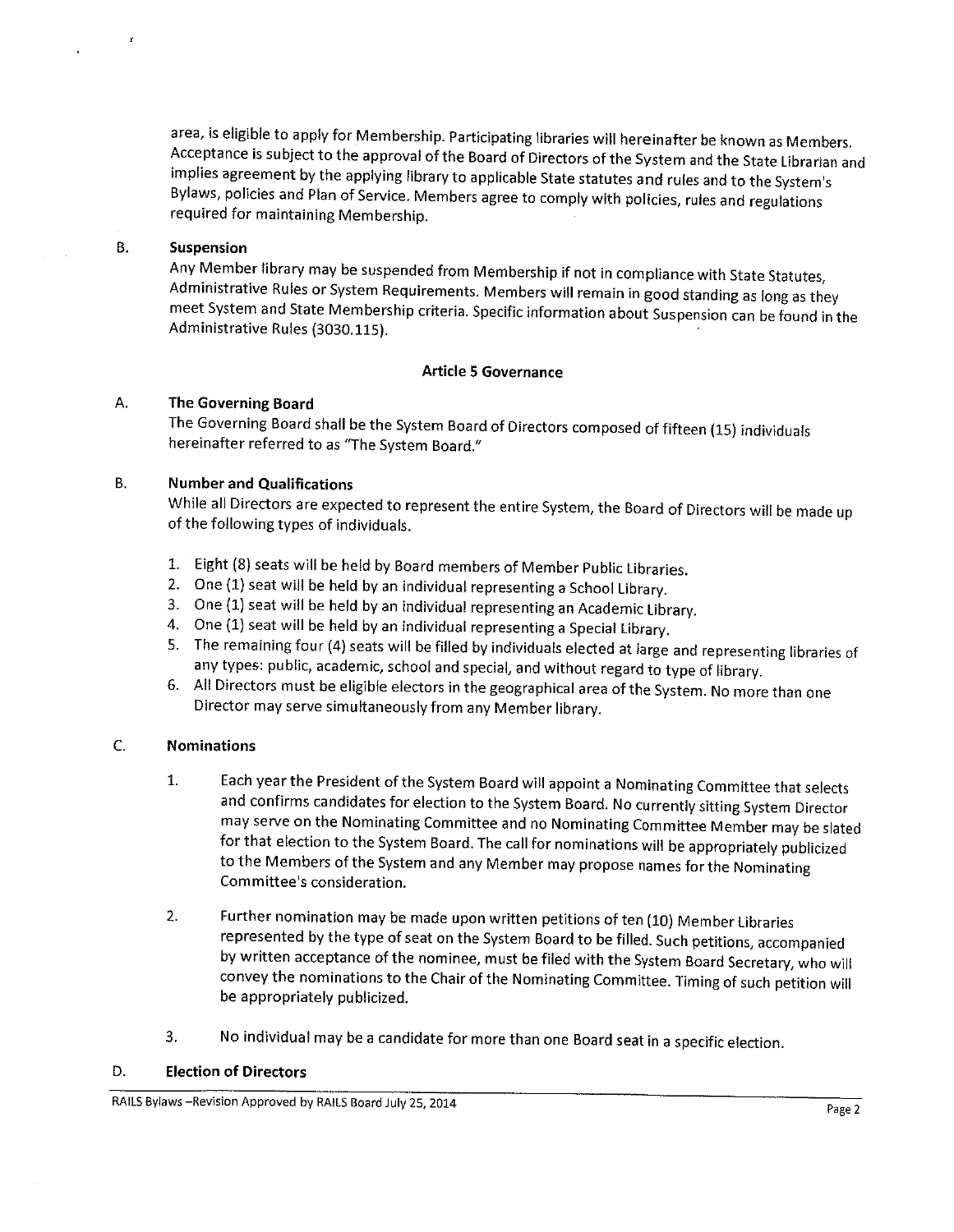- 1. The Nominating Committee will determine the design and the timetable for the distribution and return of ballots.
- 2. Each Member library shall receive one ballot with ail the names of the candidates with instructions for casting the ballot. The eligible elector designated by the Member will cast the ballot.
- 3. When the votes are tallied, the candidate(s) receiving the highest number of votes in his/her category is elected to the vacant seat(s). Incase of a tie, the seat holder will be decided by a flip of the coin.

#### E. Term

The term of office of Directors shall be three years, but no Director shall serve more than a total of six years unless two years have elapsed since his/her sixth year of service. The terms of office of one-third of the Directors shall expire each year. The term of office begins with the first Board meeting after the start of the fiscal year.

#### F. Vacancies

Should a vacancy occur between elections, The System Board will appoint an individual with the qualifications to fill the specific type of vacant seat as described in Article 5, Section B 1-6.

#### G. Disqualifications

Directors are expected to fulfill the duties required of them by the nature of their office. The System Board by a Majority vote may, with a quorum present, declare a System Board position vacant if a Director fails to attend two (2) unexcused Board meetings during the System year.

Should a Director no longer be an eligible elector within the geographic area of the system, or leave the local position by virtue of which he/she was eligible, nominated and elected, the seat shall be declared vacant. This shall not apply when the Director changes positions within the local entity or is still otherwise qualified to represent the type of seat for which the Director was elected.

#### Η. Meetings

The System Board shall meet a minimum of nine (9) times a year. Directors may attend meetings electronically consistent with established Board policy and the Open Meetings Act. A simple majority of the Directors will constitute a quorum.

Special meetings of the Board of Directors may be called by the President or upon the request of three Directors upon five days written notice, for the transaction of such business as may be stated in such notice.

#### Powers and Duties of the Board of Directors I.

The powers and duties of the System Board shall be in accordance with the Illinois Library System Act and the Rules and Regulations promulgated there under.

The Board of Directors will conduct an evaluation of the Executive Director annually at an appropriate time.

#### J. **Officers**

The Officers of the Board shall be as follows: President, Vice President, Secretary, and Treasurer. The Officers of the Board shall have the following duties and responsibilities: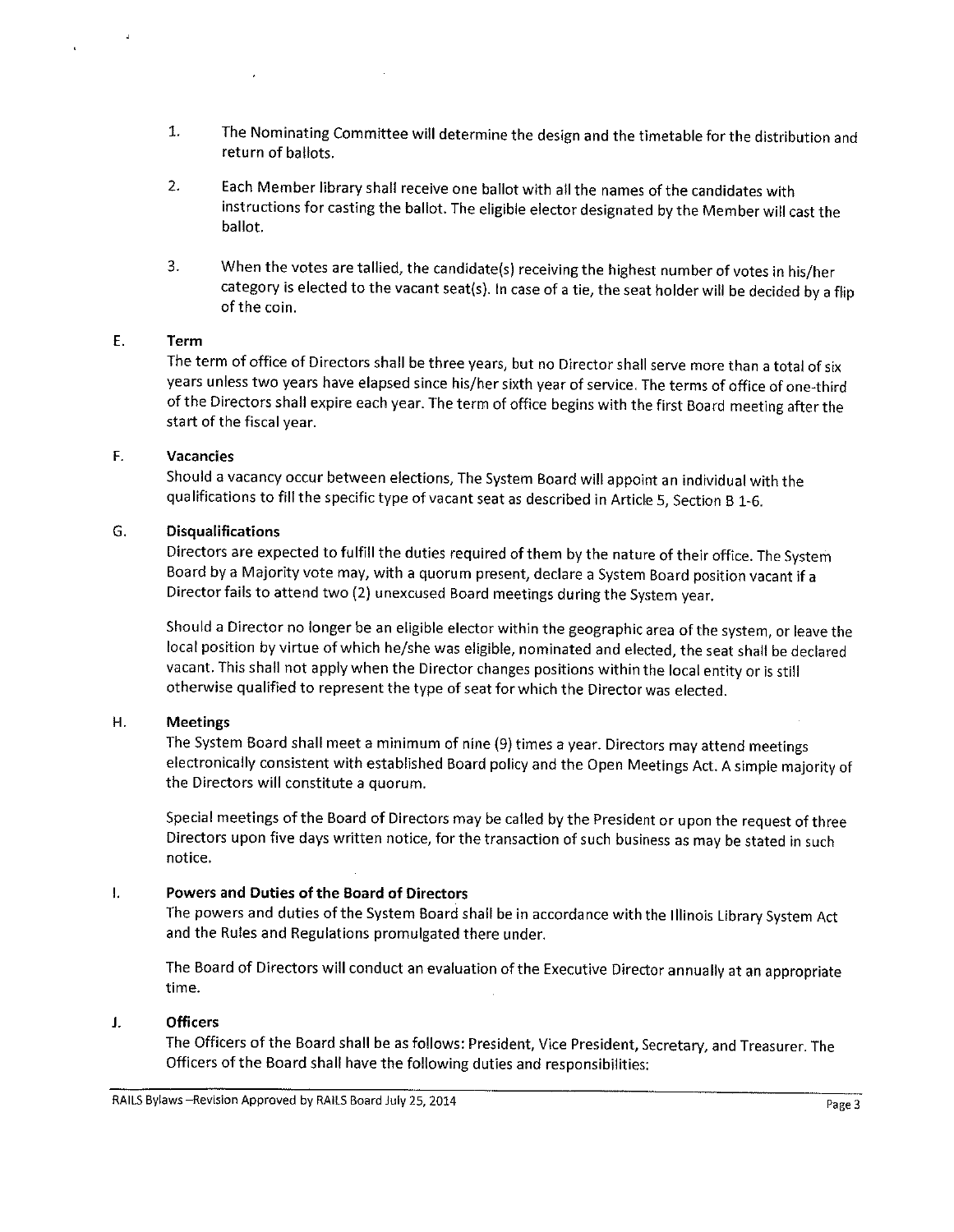- 1. The President will preside at all meetings of the Board; shall appoint any necessary committees; shall sign official documents; and, shall assume such other powers that meet with the consent of the Board.
- 2. The Vice President will preside at meetings in the absence of the President; shall in the case of the resignation of the President or the inability of the President to perform the duties of the office assume the President's responsibilities until the election of a new President; and, shall perform such other duties as the Board may direct.
- 3. The Secretary will keep minutes of all Board meetings; shall sign documents and correspondence in the name of the Board when so directed by the President and/orthe Board; and, shall perform such other duties as the Board may direct.
- 4. The Treasurer will discharge the responsibilities placed upon that office bylaw, oversee the fiscal affairs and activities of the System; report regularly to the Board of these matters, and perform such other duties as the Board may direct. Before entering the office, the treasurer is required to give a bond in an amount set by the Board in compliance with law, and the cost of such to be paid by the System.

## K. Election of Officers

The Nominating Committee will propose the slate of Officers of the System Board. The election of officers shall be held at the first meeting of the System Board each year. The officers shall be elected for one (1) year, and no officer shall serve more than two (2) consecutive full terms in one office. A term of six (6) months or more shall be considered a full term. The term of office begins with the first Board meeting after the start of the fiscal year.

#### L. Vacancies in Officers Roles

In the event that the office of President becomes vacant, the Vice-President shall assume the duties of the President, and the System Board shall elect one of the remaining Directors to the office of Vice-President for the remainder of the term. In the event one of the other offices becomes vacant, the System Board shall elect one of the remaining Directors to fill the remainder of the term.

#### M. Committees

- 1. Executive Committee
	- a. The President, Vice-President, Secretary, and Treasurer together with one additional Director elected by the Board of Directors shall constikute the Executive Committee. The designation of such committee, and the delegation thereto of authority, shall not operate to relieve the Board of Directors, or any Member thereof, of any responsibility imposed by law.
	- b. The Executive Committee shall have and may exercise the authority of the Board of Directors as specifically and expressly delegated by the action of the Board of Directors.
- c. A majority of the Directors on the Executive Committee shall constitute a quorum.
	- d. The President of the Board of Directors shall preside at the meetings of the Executive Committee. In the absence of the President, the Vice-President shall preside.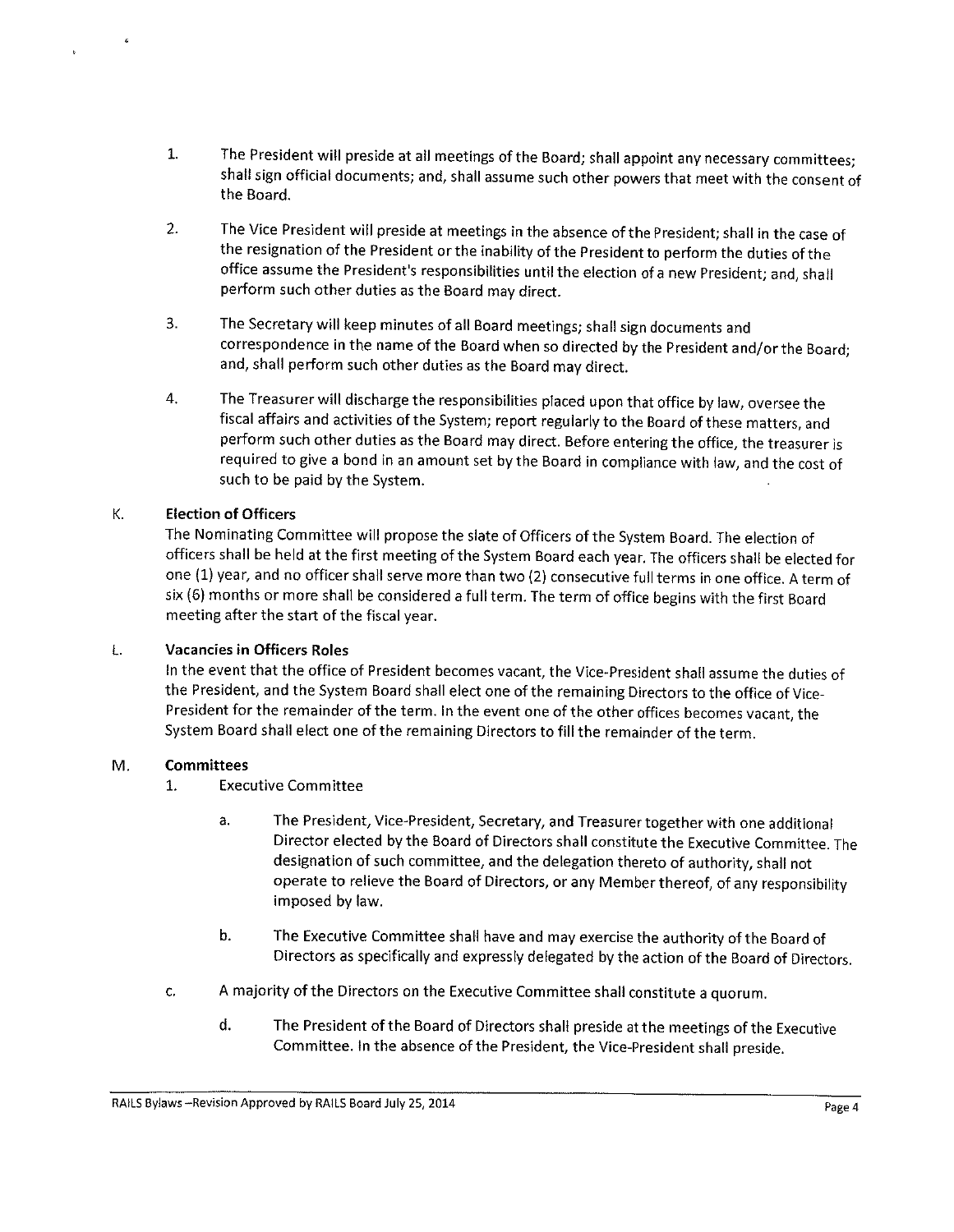#### 2. Other committees

a. Committees of the Board will be appointed where there is a need in the areas of Board operations, Board policy, and activities outside the responsibilities of the Executive Director as chief executive and administrative officer. The Board of Directors may establish ad hoc and advisory committees as it sees fit.

#### N. Economic Interest

No member of the RAILS Board of Directors may profit personally, either directly or indirectly, for any business connected with the system.

Each member of the RAILS Board of Directors shall file a Statement of Economic Interest as required by the Illinois Governmental Ethics Act.

Each member of the RAILS Board of Directors shall also file a Conflict of Interest Form annually or within 60 days of assumption of office, certifying that the member has no prohibited conflict of interest with RAILS and disclosing any personal or business relationships that reasonably could produce a direct or indirect conflict involving RAILS. The Conflict of Interest Form should be filed with the RAILS Executive Director.

The members of the RAILS Board of Directors shall serve without compensation, but their actual and necessary expenses shall be paid or reimbursed by the system.

#### O. Indemnification

Members of the RAILS Board of Directors shall be indemnified as described in the RAILS Indemnification Policy.

#### Article 6 System Executive Director

- A. The Board of Directors shall, by resolution, appoint an Executive Director of the System who shall meet any and all requirements, including having a master's degree from an American Library Associationaccredited library education program and at least five years postgraduate employment, including at least two years in library administrative experience, as required by the Board and by Illinois law and regulation.
- B. Responsibilities of the Executive Director:
	- 1. General administration of the System.
	- 2. Provision of professional advice to the Board of Directors.
	- 3. Supervision of assistants and other staff employees.
	- 4. Implementation of policies, objectives, and plans of the Board of Directors.
- C. The Executive Director shall be responsible directly to the Board of Directors.
- D. RAILS Member Advisory Group
	- There shall be a RAILS Member Advisory Group that reports directly to the RAILS Executive  $\mathbf{1}$ Director. The Group shall provide feedback on member services and communications, and shall undertake any additional activities the Group and the Executive Director shall mutually agree are valuable.

RAILS Bylaws –Revision Approved by RAILS Board July 25, 2014 **Page 5** Page 5